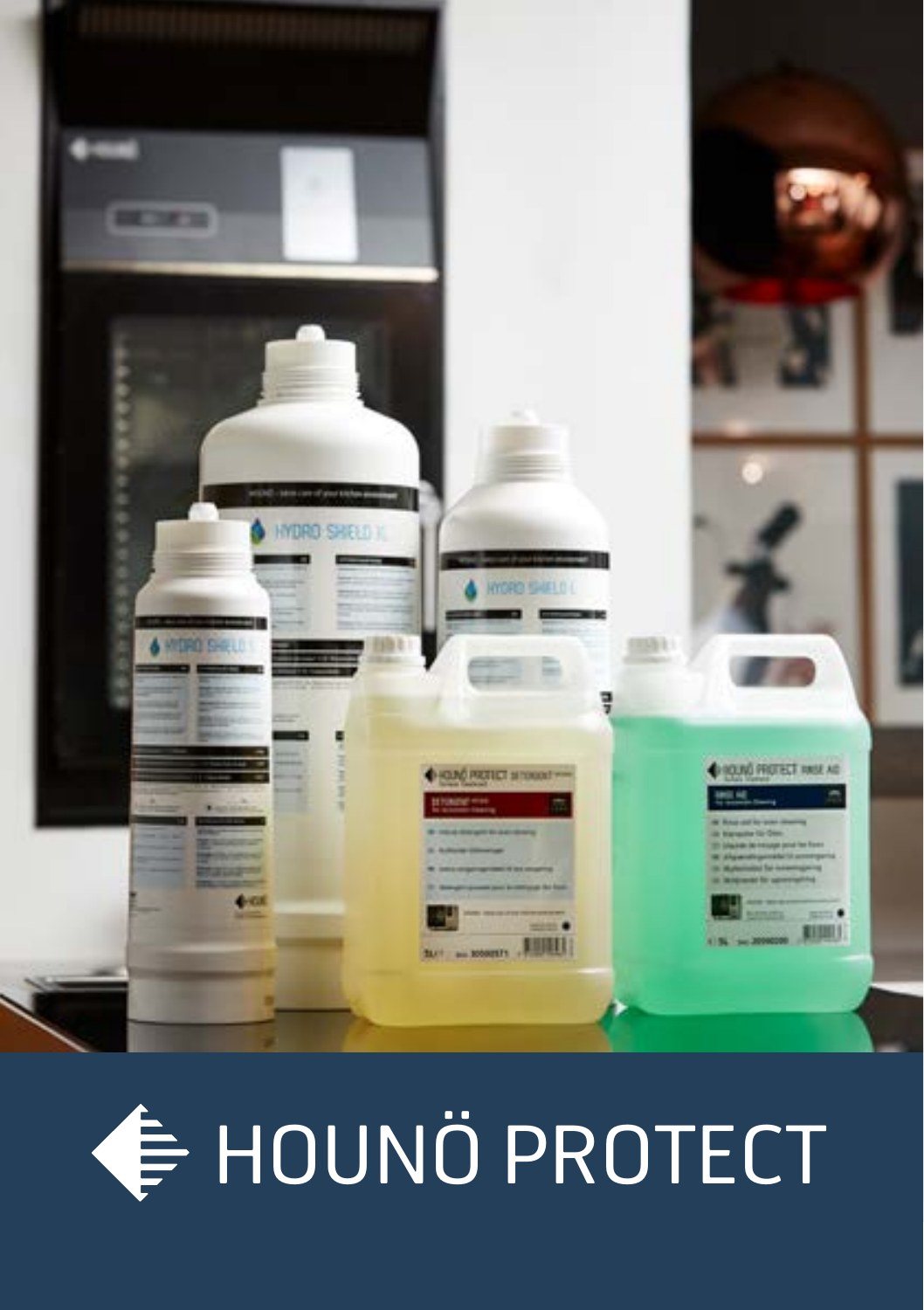## **← HOUNÖ**



## **CONTENTS**

| Introduction                                  | 5  |
|-----------------------------------------------|----|
| HOUNÖ PROTECT Detergent Intense and Rinse Aid | 6  |
| Rinse Aid                                     | 7  |
| Detergent Intense                             | 7  |
| HOUNÖ PROTECT Cleaning Package                | 7  |
| Suma Extend D3                                | 8  |
| Suma Calc D5                                  | 8  |
| Steel Care Oil                                | 8  |
| Hose Kit for Detergents                       | 9  |
| Spray Pump                                    | 9  |
| Water Flow Meter - Aquameter                  | 9  |
| HOUNÖ PROTECT Hydro Shield                    | 10 |
| HOUNÖ PROTECT Software                        | 11 |
| Mounting Kit for Filter                       | 14 |
| Hose Kit for Water Filters                    | 14 |
| <b>Filter Head</b>                            | 14 |
| <b>Water Test Strips</b>                      | 15 |
| Water Drop Test                               | 15 |
| 4 Years Warranty                              | 16 |
| Thank you                                     | 18 |

#### Important information and explanatory notes

The HOUNÖ PROTECT price list is valid from January 1, 2020. All prices are in British Pound Sterling (£) excluding VAT. All accessories are delivered ex works Randers, Denmark, standard packaging included. The current applicable version of HOUNÖ's General Terms of Sale and Delivery applies to all transactions.

#### 4-years warranty with HOUNÖ PROTECT start kit

HOUNÖ offers one of the longest guarantees in the industry, which is dependent on correct cleaning and maintenance of the oven. The HOUNÖ PROTECT start kit secures correct cleaning and water treatment for your HOUNÖ oven. When using the the start kit, you enable the 4-years warranty for your HOUNÖ combi oven. Find more information about our warranty terms on www.houno.com.

All HOUNÖ PROTECT products are available for purchase online at www.houno.com Published by HOUNÖ A/S, Alsvej 1, 8940 Randers SV, Denmark. www.houno.com.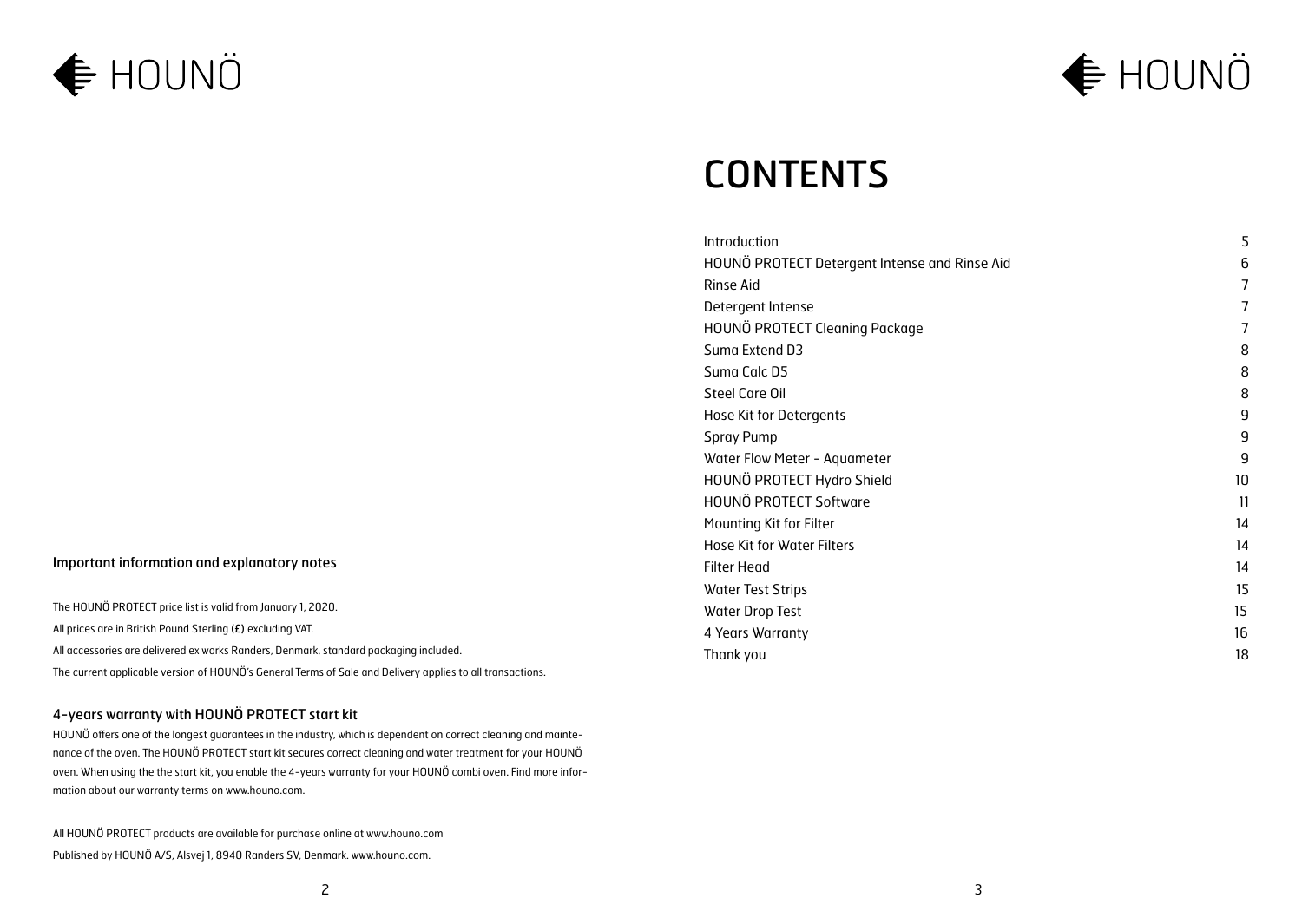

## **← HOUNÖ**

### A total solution to simplify cleaning and maintenance

HOUNÖ PROTECT is our range of water treatment and cleaning products specially developed for HOUNÖ combi ovens. It is also a total solution to simplify cleaning and maintenance, as it is integrated with our unique oven software – making it easier for you to take proper care of your oven.

The HOUNÖ PROTECT solution is a perfect example of the HOUNÖ design philosophy; we use innovation and advanced technology to provide simplicity for chefs and kitchen personnel. The innovative software in HOUNÖ SmartTouch® ovens works together with HOUNÖ PROTECT products to ensure that the ovens are always in the best condition to give optimal performance.

The oven monitors consumption and tells you when to change Detergent Intense, Rinse Aid and Hydro Shield water filter, which gives you the best protection and lowest running cost in the easiest way possible. Use HOUNÖ PROTECT products to ensure superb cleaning and the best water treatment for your HOUNÖ oven. You can buy the whole range of HOUNÖ PROTECT products directly at www.houno.com.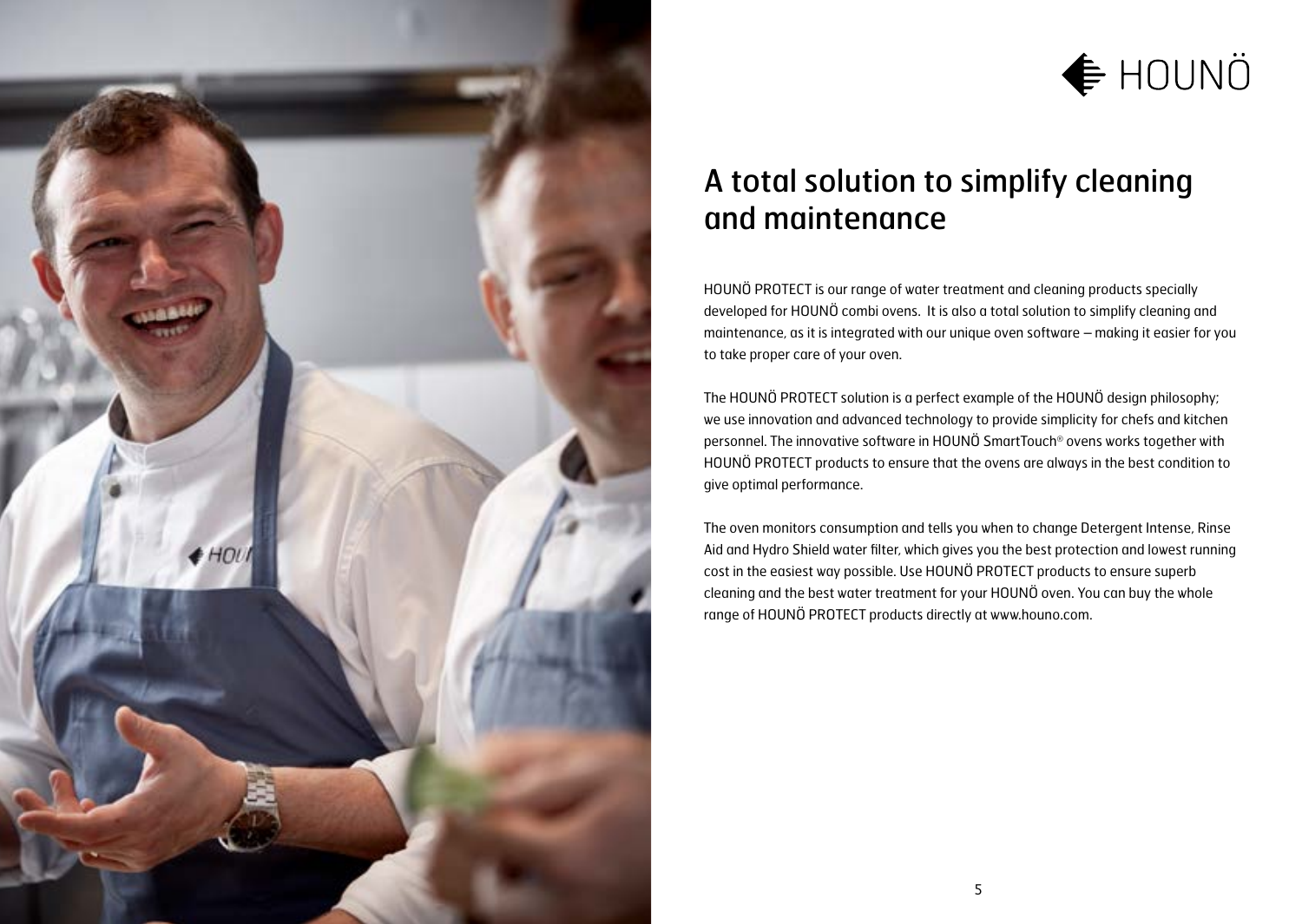

HOUNÖ PROTECT Detergent Intense and Rinse Aid: The best cleaning products for your HOUNÖ oven

The HOUNÖ PROTECT cleaning products are made with dedicated components, which makes them the ideal choice for cleaning HOUNÖ combi ovens. They are specifically developed for CombiWash®, with you and the environment in mind.

When using HOUNÖ PROTECT, you can be sure that your oven is excellently cleaned with the correct products. Get a perfectly clean oven with HOUNÖ PROTECT Detergent Intense and Rinse Aid. For daily use, for heavy use and for a shiny and streak-free oven. There is always a cleaning product for your needs.



#### DETERGENT INTENSE

Detergent for cleaning heavily soiled ovens with the automatic cleaning system. The combination of alkaline, surface-active, and calcium binding components ensures effective removal of dirt and stuck components. Furthermore, it prevents calcium deposits in hard water. Use Rinse Aid in addition to Detergent Intense.

| Quantity | Article No. | Price, £ |
|----------|-------------|----------|
| 2 x 5L   | 30500571    | 46       |

#### RINSE AID

Concentrated, acidic rinse aid, specially developed for ovens with an automatic cleaning system. The product contains low-foaming components, which ensures fast and streak-free drying. Furthermore, the product contains acidic components, which keeps the oven free from calcification.



| Quantity | Article No. | Price, £ |
|----------|-------------|----------|
| 2 x 5L   | 20500200    | 34       |

#### HOUNÖ PROTECT CLEANING PACKAGE

HOUNÖ PROTECT start kit contains 6 x HOUNÖ PROTECT detergent Intense and 2 x HOUNÖ PROTECT Rinse Aid. Both products are developed for your HOUNÖ oven.



| Quantity              | Article No. | Price, £ |
|-----------------------|-------------|----------|
| 2 x RINSE AID         | 30520494    | 172      |
| 6 x DETERGENT INTENSE |             |          |

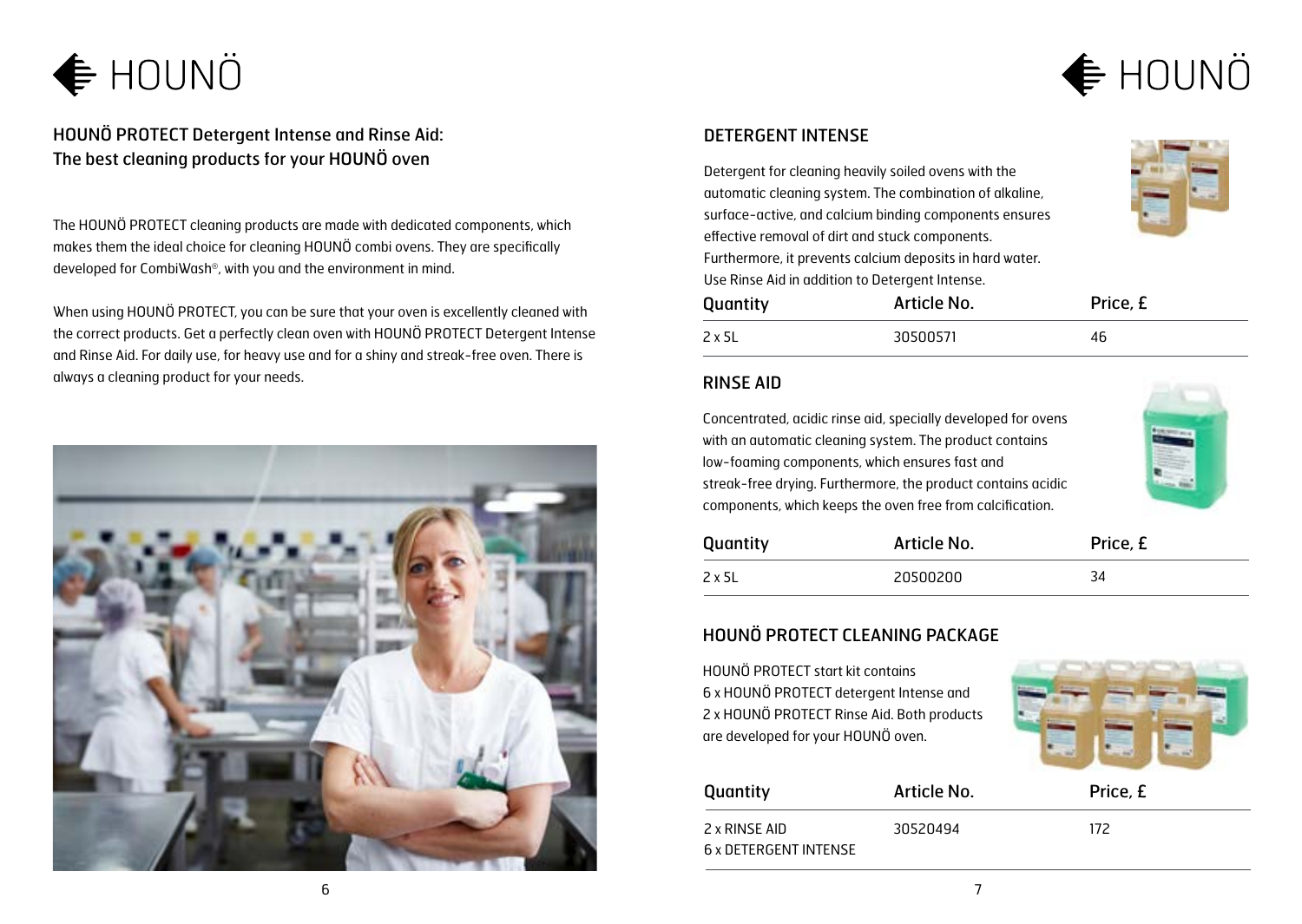



#### SUMA EXTEND D3

Liquid degreaser, which is used undiluted to remove grease, burnt coatings and oil from kitchen equipment such as ovens. Fast acting and very effective on greasy surfaces. High efficiency, since the product is sprayed out and can stick to vertical surfaces. Does not contain lye and is safe for aluminum. Sprayer included.



| Quantity | Article No. | Price, £ |
|----------|-------------|----------|
| 2 x 2L   | 045749      | ר כ      |

#### SUMA CALC D5

Concentrated descaling agent for removal of limescale on kitchen equipment and tools. The effective removal of limescale helps protect the equipment and improves hygienic safety. Effective economy of use due to the concentrated formula. Removes oxidized film and gives matte metal surfaces a new shine. Sprayer included.



| Quantity | Article No. | Price, £ |
|----------|-------------|----------|
| 2 x 2L   | 045750      | つつ       |

#### STEEL CARE OIL

Steel oil is used to polish and protect the outside of the oven.

| Quantity | Article No. | Price, £ |
|----------|-------------|----------|
| 2 x 0,5L | 045651      | 13       |

#### HOSE KIT FOR DETERGENTS

Hose kit suitable for HOUNÖ Protect Rinse Aid and Detergent Intense containers. If you have not purchased HOUNÖ Protect detergent or rinse aid before, we strongly recommend that you also buy a hose kit.



| Quantity | Article No. | Price, £ |
|----------|-------------|----------|
|          | 30520027    | 22       |

#### SPRAY PUMP

Exstra spray pump for Suma Extend D3 degreaser. Quantity **Article No.** Price, £ 1 30500582 11

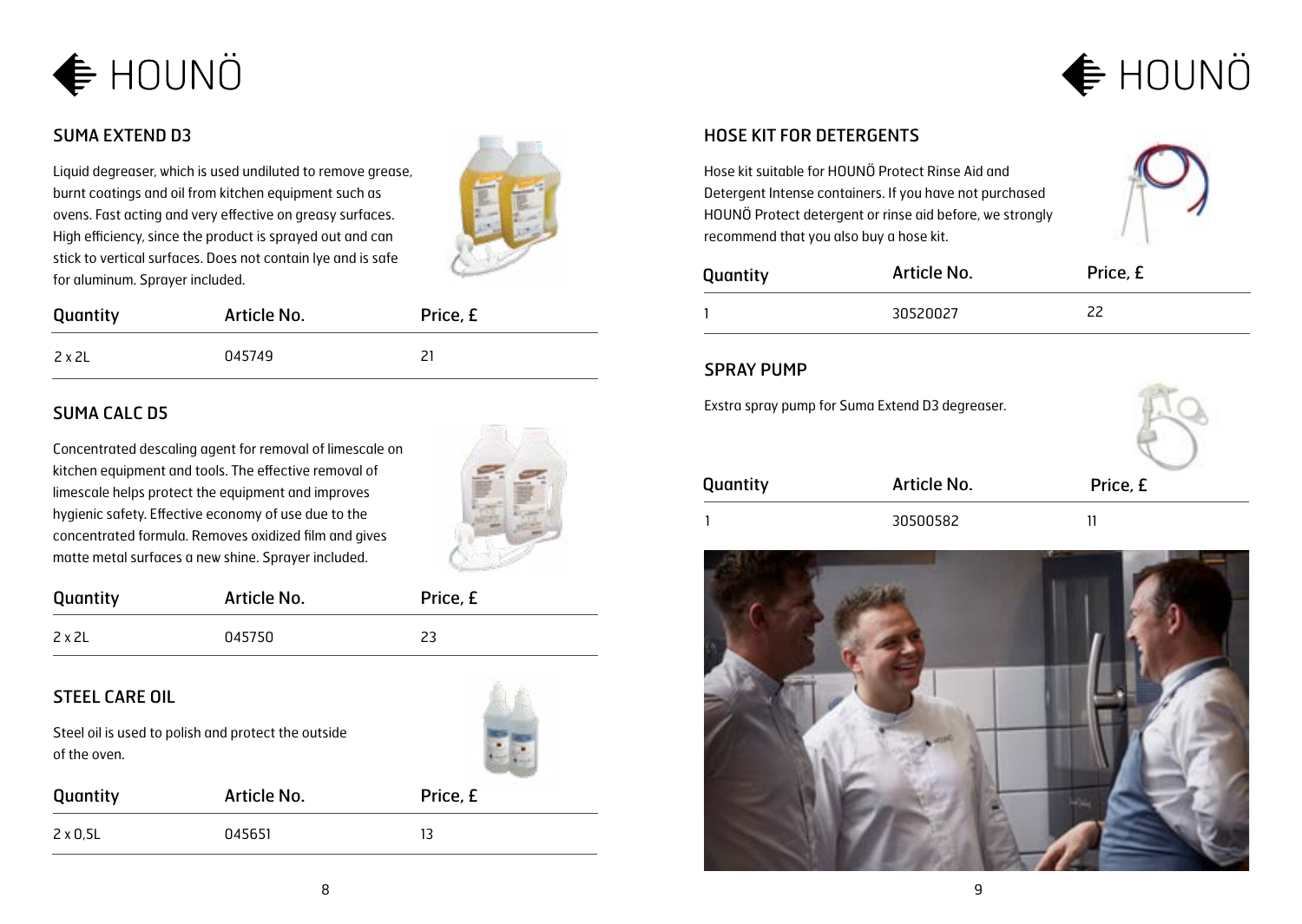## $\bigoplus$ HOUNÖ

#### HOUNÖ PROTECT Hydro Shield: The best water treatment for your HOUNÖ oven

The Hydro Shield water treatment system is the optimal choice of protection for your HOUNÖ oven. Hydro Shield removes exactly those corrosion-causing deposits from the water, which are harmful to combi ovens.

When you use Hydro Shield water filters, you avoid unnecessary wear and help extend the lifetime of your oven.

The HOUNÖ PROTECT Hydro Shield water filters are available in three sizes. The capacity of each filter depends on your water hardness.

#### HYDRO SHIELD

The Hydro Shield water filter removes total hardness as well as harmful chemicals to ensure correct water supply to the HOUNÖ combi oven.

The Hydro Shield system is designed to work together with the HOUNÖ combi oven. Filter capacity and need for replacement is managed in the oven's SmartTouch software. Alternatively, the capacity is monitored with the Aquameter.



| <b>Filter size</b>   | Article No. | Price, £ |  |
|----------------------|-------------|----------|--|
| Hydro Shield S 1500  | 30500544    | 64       |  |
| Hydro Shield L 3600  | 30500545    | 118      |  |
| Hydro Shield XL 6000 | 30500546    | 212      |  |

#### HOUNÖ PROTECT Software: Advanced technology for better workflows

 $\bigoplus$ HOUNÖ

You can adjust the settings on your SmartTouch® oven, so it matches the environment of your oven; you can for example adjust the water hardness on the oven. This information in conjunction with the Hydro Shield water filter enables the oven to tell you exactly when the filter has used 80% of its capacity.

The oven gives you a notification, when this happens. This allows you to order a new water filter in time, so you have new filter ready when needed. The oven also tells you when the water filter has used all of its capacity. This means you can use the full capacity of the water filter and replace once it is necessary.

For installation of the Hydro Shield water filter on HOUNÖ Standard ovens, you should use the Water Flow Meter – Aquameter. This system will monitor the capacity of the Hydro Shield filter cartridge, so you will know when to change the filter. This way, you get the most out of the Hydro Shield water treatment solution for your HOUNÖ Standard oven.

The same goes for the cleaning products, where the oven will notify you when supply is running low. It will also tell you if there is not enough cleaning products to run a selected cycle. This way the HOUNÖ PROTECT Solution can eliminate stress, as it gives you time to order new cleaning products in good time.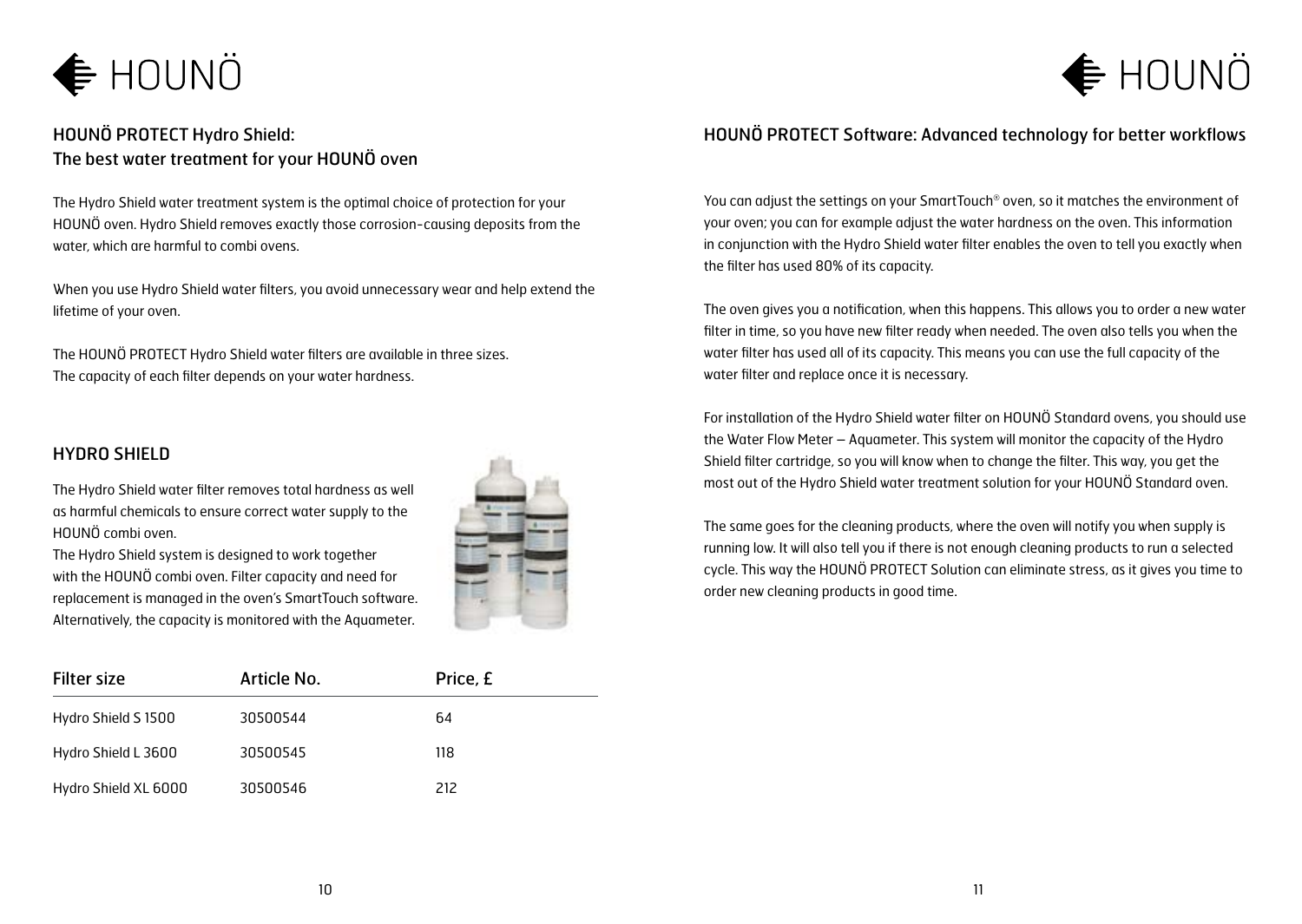#### Do you know why you need a water filter for your HOUNÖ combi oven?

Check out the FAQ section at www.houno.com to get answers to your questions regarding oven cleaning and water filters.

For example, you can learn why you need a water filter, what the water filter removes, how you measure water hardness, and much more.

Scan the QR code or e-mail hounoshop@houno.com



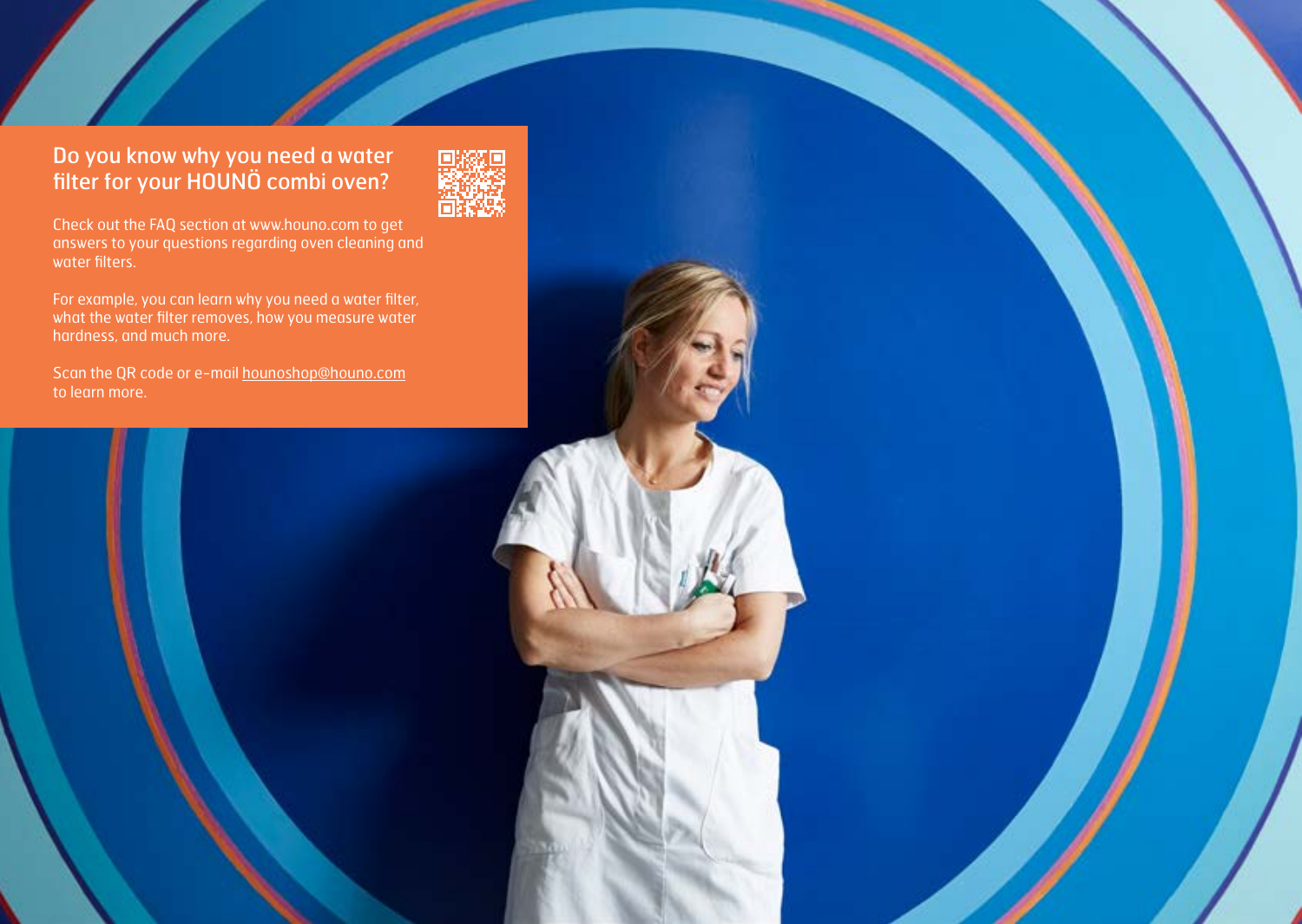

#### MOUNTING KIT FOR FILTER

Mounting kit for filter – brackets, filter head and hoses. Filter head with internal thread for mounting the filter cartridge, suitable for all Hydro Shield filter cartridge sizes. (Integrated into the filter head are an Aquastop and a return valve.)

- Bracket for mounting the filter cartridge
- 3 Hoses with gaskets for water connections
- T-fitting for direct tap-water supply to drain cooling and hand shower if applicable
- Installation instructions

| Quantity | Article No. | Price, £ |
|----------|-------------|----------|
|          | 30500327    |          |

#### HOSE KIT FOR WATER FILTERS

Hose kit suitable for HOUNÖ Protect Hydro Shield water filters. 3 Hoses with gaskets for water connections. If you have not purchased HOUNÖ Protect Hydro Shield water filters before, we strongly recommend that you also buy a hose kit.



| Quantity | Article No. | Price, £ |
|----------|-------------|----------|
|          | 30520445    | 35       |

#### FILTER HEAD

Filter head with internal thread for mounting the filter cartridge. Suitable for all Hydro Shield filter cartridge sizes. Integrated into the filter head are an Aquastop and a return valve. Bracket for mounting the filter cartridge is included.



| Quantity | Article No. | Price, £ |
|----------|-------------|----------|
|          | 30500510    | 47       |



#### WATER TEST STRIPS

Total hardness test kit - strips test. Verify in intervals the water total hardness in dH. 5 test in the kit.



| Quantity | Article No. | Price, £ |
|----------|-------------|----------|
|          | 30520449    |          |

#### WATER DROP TEST

Precision total hardness test kit for water hardness. This test kit will give you the exact water total hardness in dH. Flush the vial and fill with 10ml. Count drops until colour change (red to green). 1 drop = 1 dH. Kit covers 10-20 tests.



| Quantity | Article No. | Price, £ |
|----------|-------------|----------|
|          | 30500578    |          |

#### WATER FLOW METER - AQUAMETER

The in-line water meter monitors the residual capacity of the Hydro Shield filter cartridge. This ensures timely replacement of the filter cartridge. The display indicates the residual capacity. We strongly recommend that you also purchase the water flow meter together with your Hydro Shield filter cartridge. The water flow meter is suitable for HOUNÖ ovens with a dial or pushbutton.



| Quantity | Article No. | Price, £ |
|----------|-------------|----------|
|          | 300500409   |          |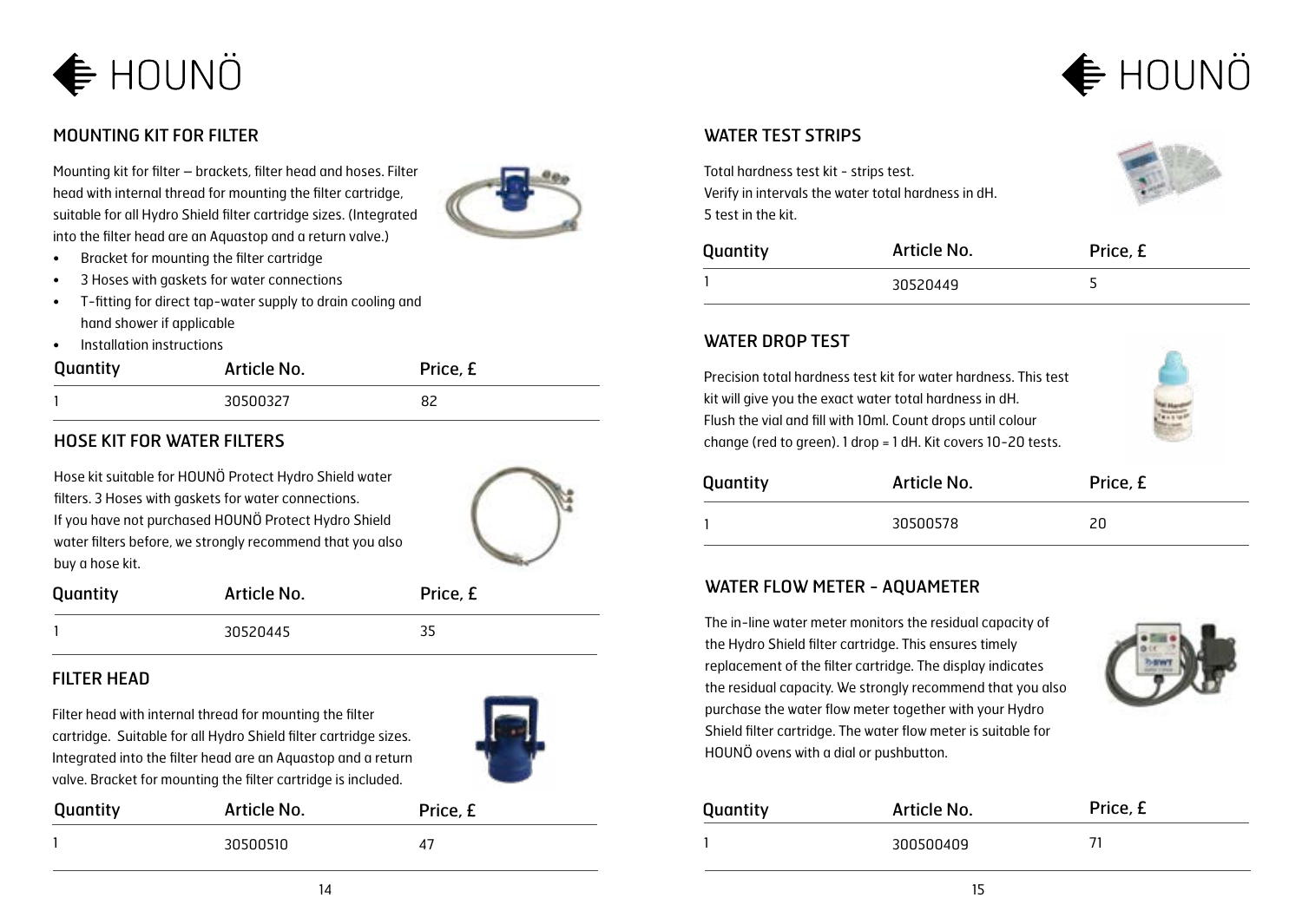### 4 years warranty with HOUNÖ PROTECT

HOUNÖ offers one of the longest guarantees in the industry, which is dependent on correct cleaning and maintenance of the oven. The HOUNÖ PROTECT start kit secures correct cleaning and water treatment for your HOUNÖ oven. When using the the start kit, you enable the 4-years warranty for your HOUNÖ combi oven.

Find more information about our warranty terms at [www.houno.com/support/](http://www.houno.com/support/technical-support/4-year-warranty.aspx)

16 17

+ HOUNO

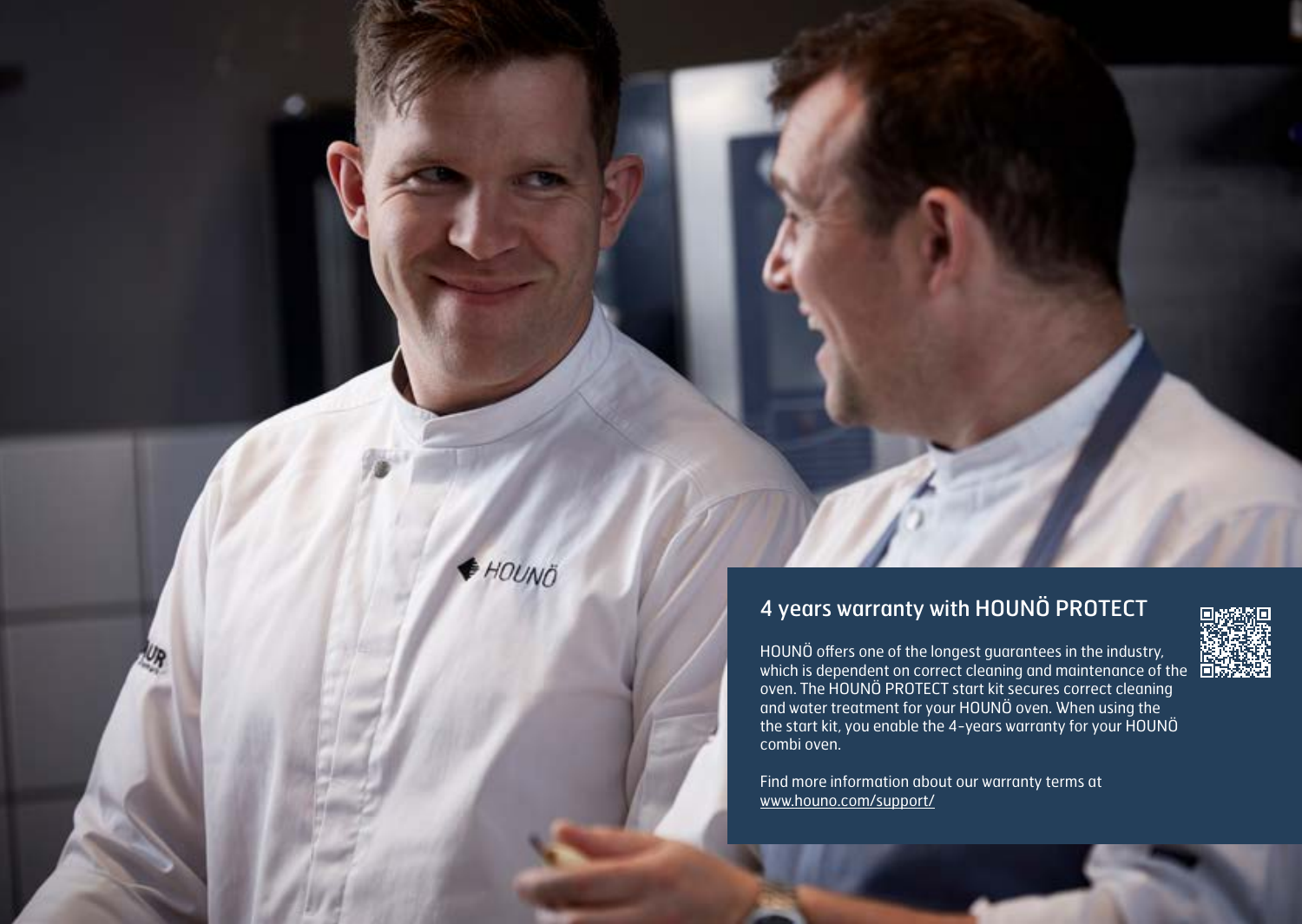## **← HOUNÖ**

### Thank you

Thank you for your attention and for considering HOUNÖ PROTECT cleaning and water treatment products. We hope you have found inspiration on how you can utilize HOUNÖ's consumables in your kitchen.

Our Scandinavian roots are strong, as we have designed and produced HOUNÖ combi ovens in Randers, Denmark since 1977. Our Scandinavian mindset is expressed in our solution-oriented approach to both oven design and accessories use.

We are looking forward to further conversations and cooperation with you. Please do not hesitate to get in touch with us, if you have any questions or comments.

Sincerely, Your HOUNÖ team